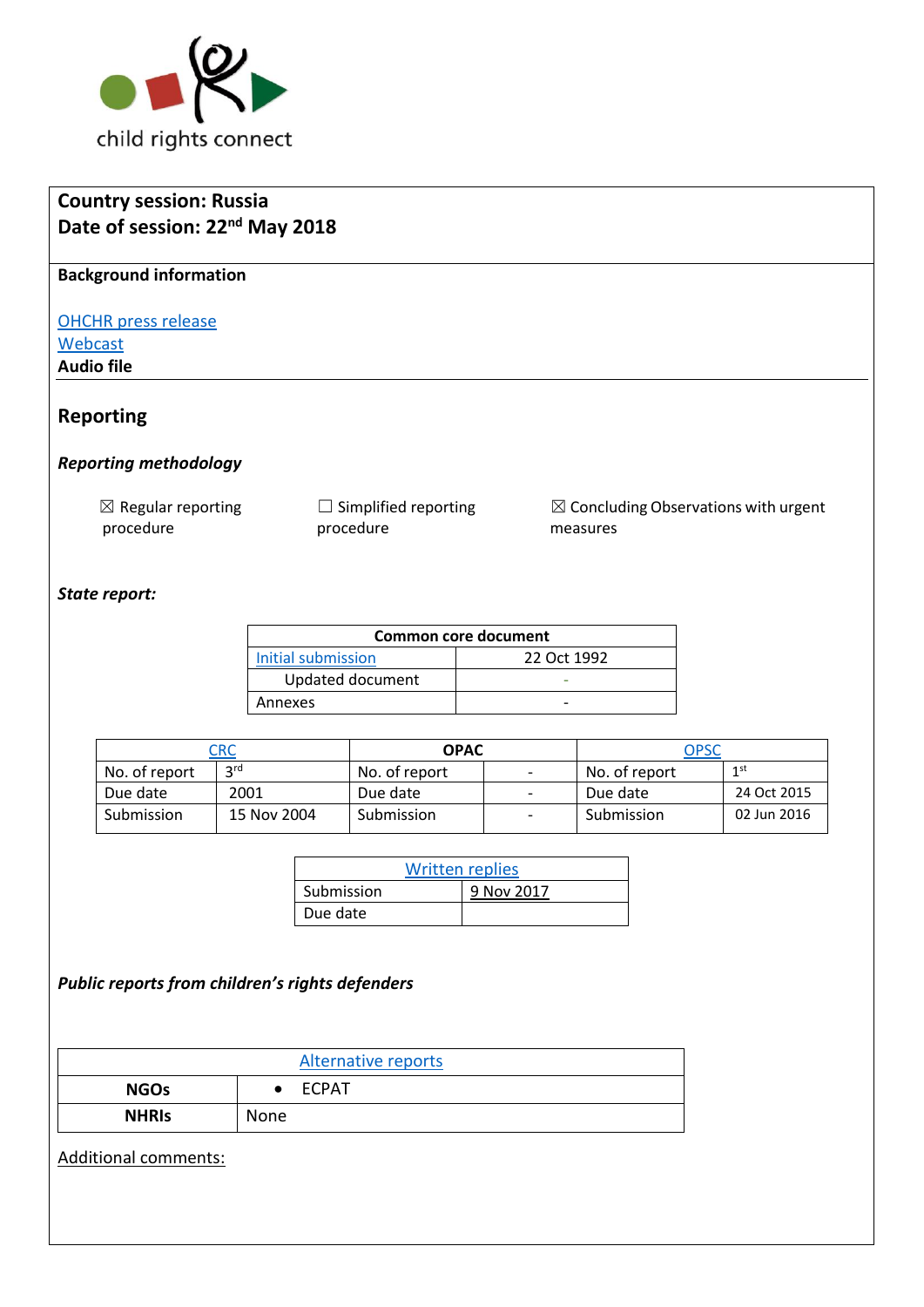

### **State delegation**

The delegation was very large and composed by high level staff. It was headed by Igor Zubov, Deputy Minister of Internal Affairs accompanied by staff from the Ministry of Health, the Ministry of Foreign Affairs, the Office of the Prosecutor General, the Ministry of Education and Science and the Ministry of Communications and Mass Media.

## **Committee's Task Force members**

| Name & Last Name       | Country        |  |  |  |
|------------------------|----------------|--|--|--|
| Hatem Kotrane          | <b>Tunisia</b> |  |  |  |
| <b>Clarence Nelson</b> | <b>Samoa</b>   |  |  |  |

## **Dialogue description**

#### i. Character of the dialogue

The atmosphere was dynamic but with several moments of tension between the delegation and Committee members. The quality of the dialogue was more political rather than technical or focused.

### ii. General assessment made by the Committee

The Committee was worried about the lack of overall progress in operationalizing the OPSC protocol. The main area of concern was the lack of clear monitoring mechanism to oversight children online.

#### iii. Main issues discussed:

- **Data collection:** The committee mentioned that they could not find data on children victims of violence, especially migrant children, including the data related to psychosocial support. The delegation replied that they have a dedicated organism to survey the data, affirming that they do not differentiate between migrant children and the others.
- **Strategy to implement:** The Committee questioned the delegation about the current national plan on violence against children, asking whether they have incorporated the recommendations on the OPSC.
- **Monitoring:** The Committee questioned the delegation whether it existed a central authority to coordinate activities related to the OPSC. The Committee showed concern over the Commissary for the Children Defender which in their opinion lacked experience and confidentiality.
- **Diffusion and sensitization:** The Committee commended the progress of the Russian government in mainstreaming the CRC, but showed concern over the situation about the OPSC. They have questioned whether workers of the educational system and the justice system were being trained on the protocol.
- **Enforcement of laws:** The Committee questioned the delegation about information on enforcement, in terms of numbers of prosecution and its results.
- **Reintegration of victims:** The Committee questioned the delegation whether the victims of trafficking and sexual exploitation received the necessary social and psychological support. The delegation has highlighted that they have advanced greatly on the topic, high lightening that all commissioners passes through trainings and their capabilities tested.
- **World cup and sexual exploitation:** The Committee was worried with the possibility of multiplication of sexual abuse cases against children and asked which preventive measures to have been taken to avoid it. The